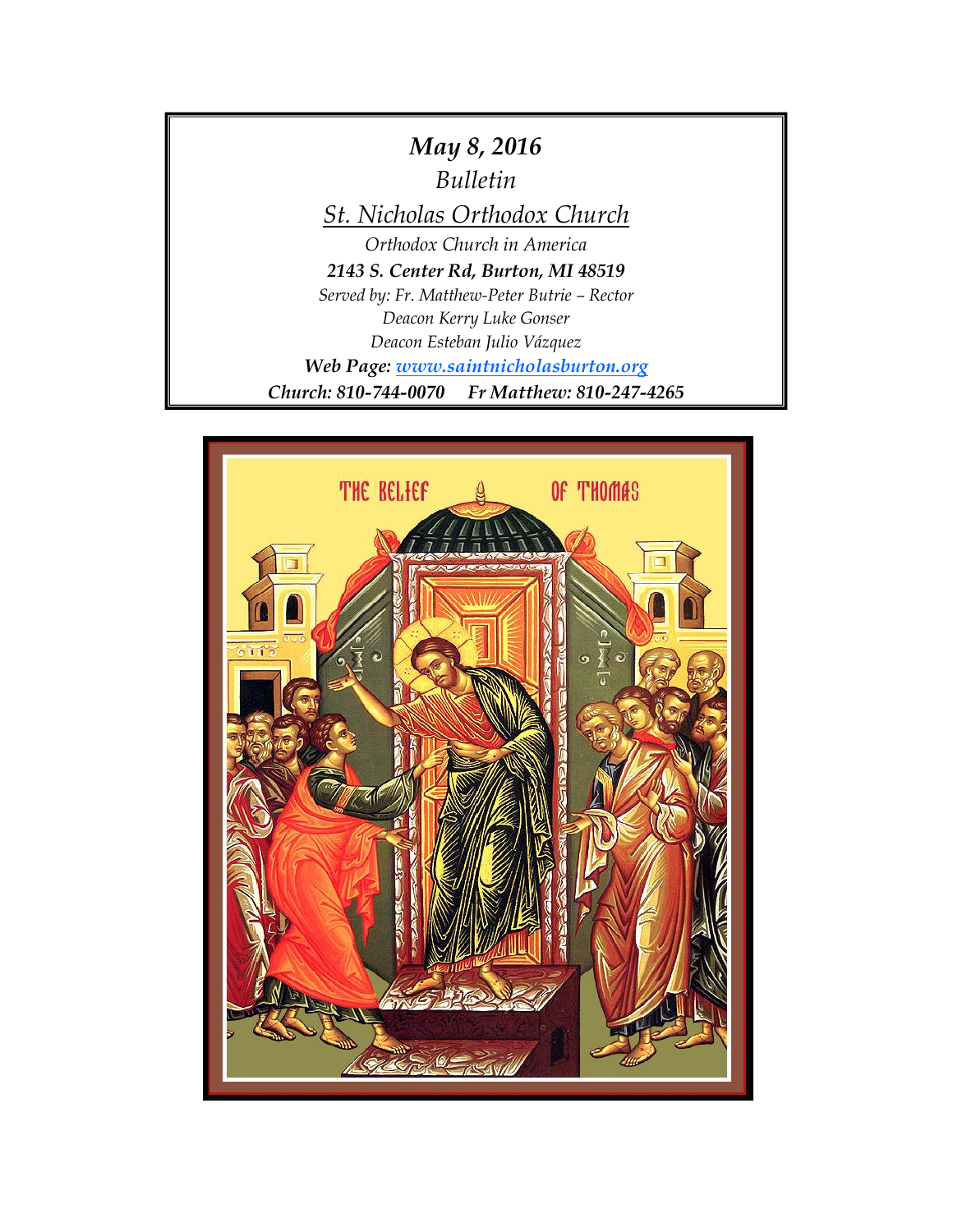### **SUNDAY, MAY 8, 2016. ANTIPASCHA. 2nd SUNDAY OF PASCHA — Tone 1. St. Thomas Sunday. Ven. Arsenius the Great (449-450). Ven. Arseny the Lover-of-Labor (14th c.) and Pimen the Ascetic, of the Kiev Caves (Far Caves—12th c.).**

### **FIRST ANTIPHON**

Make a joyful noise to God, all the earth! Sing of His name, give glory to His praise! **Through the prayers of the Theotokos, O Savior save us!**

Say to God: How awesome are Thy deeds! So great is Thy power that Thy enemies cringe before Thee! **Through the prayers of the Theotokos, O Savior save us!**

Let all the earth worship Thee and praise Thee! Let it praise Thy name, O Most High! **Through the prayers of the Theotokos, O Savior save us!**

Glory to the Father and to the Son and to the Holy Spirit, now and ever and unto ages of ages. Amen. **Through the prayers of the Theotokos, O Savior save us!**

### **SECOND ANTIPHON**

God be bountiful to us and bless us! Show the light of Thy countenance upon us and have mercy on us! **O Son of God who arose from the dead, save us who sing to Thee: Alleluia!**

That we may know Thy way upon the earth, and Thy salvation among all nations!

## **O Son of God who arose from the dead, save us who sing to Thee: Alleluia!**

Let the people give thanks to Thee, O God! Let all the people give thanks to Thee! **O Son of God who arose from the dead, save us who sing to Thee: Alleluia!**

Glory to the Father and to the Son and to the Holy Spirit, now and ever and unto ages of ages. Amen. Onlybegotten Son and immortal Word of God, Who for our salvation didst will to be incarnate of the holy Theotokos and ever-virgin Mary, Who without change became man and wast crucified, Who art one of the Holy Trinity, glorified with the Father and the Holy Spirit: O Christ our God, trampling down death by death, save us!

### **THIRD ANTIPHON**

Let God arise, let His enemies be scattered; let those who hate Him flee from before His face. **Troparion:** Christ is risen from the dead, trampling down death by death, and upon those in the tombs bestowing life.

As smoke vanishes so let them vanish; as wax melts before the fire.

**Troparion:** Christ is risen from the dead, trampling down death by death, and upon those in the tombs bestowing life.

So the sinners will perish before the face of God; but let the righteous be glad.

**Troparion:** Christ is risen from the dead, trampling down death by death, and upon those in the tombs bestowing life.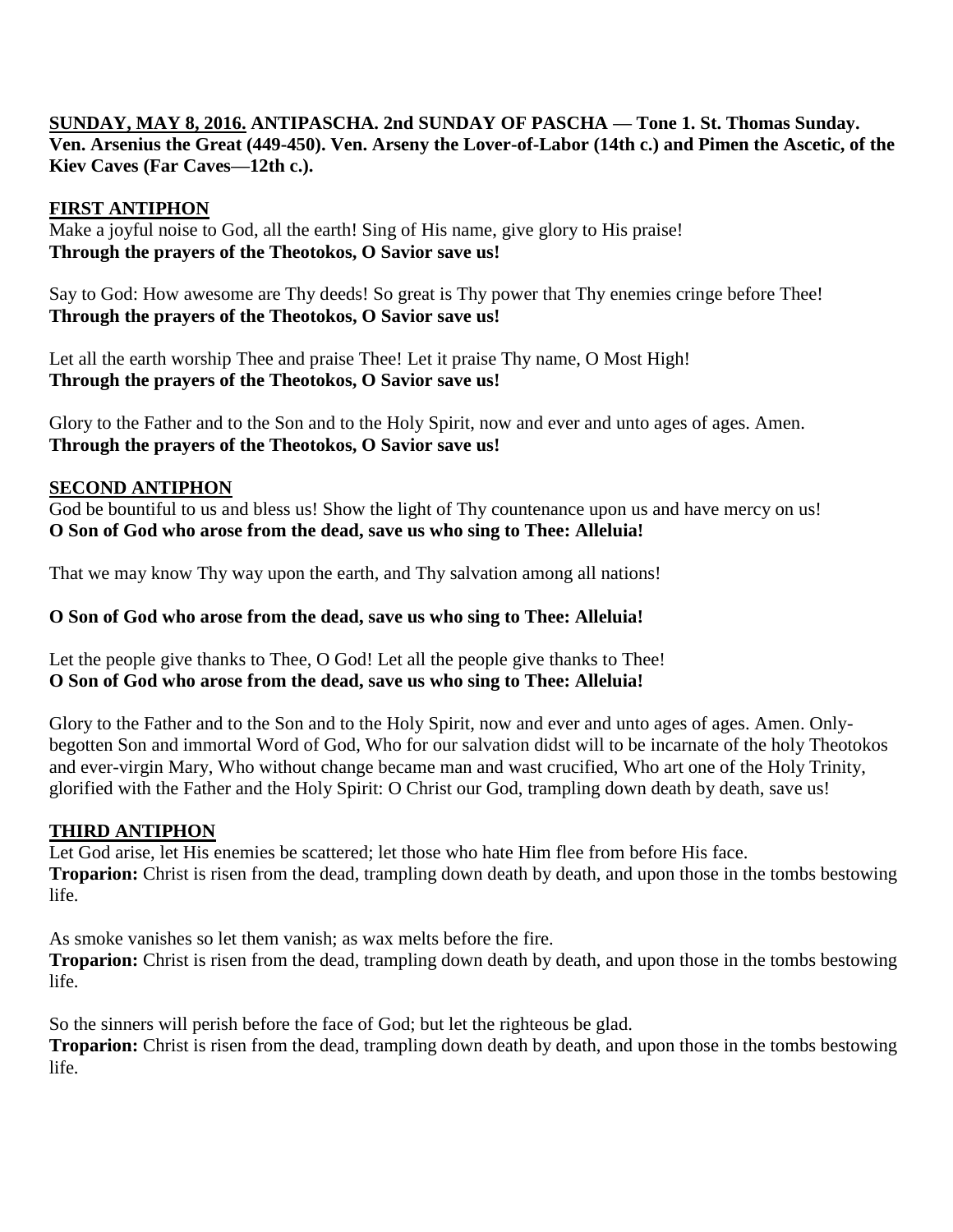This is the day which the Lord has made! Let us rejoice and be glad in it! **Troparion:** Christ is risen from the dead, trampling down death by death, and upon those in the tombs bestowing life.

# **TROPARIA**

**(Tone 7)** From the sealed tomb, Thou didst shine forth O Life! Through closed doors Thou didst come to Thy disciples, O Christ God! Renew in us, through them, an upright spirit, by the greatness of Thy mercy, O Resurrection of all!

**(Tone 2)** Beloved Apostle of Christ our God, hasten to deliver a defenseless people! He who allowed thee to recline on His breast, receives thee as thou dost bow before Him. Implore Him, O John the Theologian, to dispense the persistent threat from the heathens,//

entreating for us peace and great mercy!

**(Tone 4)** In truth you were revealed to your flock as a rule of faith, a model of meekness, and teacher of abstinence, so you won the heights by humility, and riches by poverty, O Holy Father Nicholas, intercede with Christ God to save our souls.

### **KONTAKION**

(**Tone 8)** Thomas touched Thy life-giving side with an eager hand, O Christ God, when Thou didst come to Thy apostles through closed doors. He cried out with all: Thou art my Lord and my God!

### *The Prokeimenon in the Eighth Tone:* **Their proclamation has gone out into all the earth; / and their words to the ends of the universe.**

*v.* **The heavens are telling the glory of God; and the firmament proclaims His handiwork.**

**THE READING FROM THE FIRST UNIVERSAL EPISTLE OF SAINT JOHN (1:1-7)** Beloved: that which was from the beginning, which we have heard, which we have seen with our eyes, which we have looked upon, and our hands have handled, concerning the Word of life – the life was manifested, and we have seen, and bear witness, and declare to you that eternal life which was with the Father and was manifested to us – that which we have seen and heard we declare to you, that you also may have fellowship with us; and truly our fellowship is with the Father and with His Son Jesus Christ.And these things we write to you that your joy may be full.This is the message which we have heard from Him and declare to you, that God is light and in Him is no darkness at all.If we say that we have fellowship with Him, and walk in darkness, we lie and do not practice the truth.But if we walk in the light as He is in the light, we have fellowship with one another, and the blood of Jesus Christ His Son cleanses us from all sin.

### *Alleluia, Tone 8*

*v:* **Come; let us rejoice in the Lord! Let us make a joyful noise to God our Savior!**

*v:* **For the Lord is a great God, and a great King over all the earth!**

# **THE HOLY GOSPEL ACCORDING TO SAINT JOHN (20:19-31)**

On the evening of that day, the first day of the week, the doors being shut where the disciples were, for fear of the Jews, Jesus came and stood among them and said to them, "Peace be with you." When he had said this, he showed them his hands and his side. Then the disciples were glad when they saw the Lord. Jesus said to them again, "Peace be with you. As the Father has sent me, even so I send you." And when he had said this, he breathed on them, and said to them, "Receive the Holy Spirit. If you forgive the sins of any, they are forgiven; if you retain the sins of any, they are retained." Now Thomas, one of the twelve, called the Twin, was not with them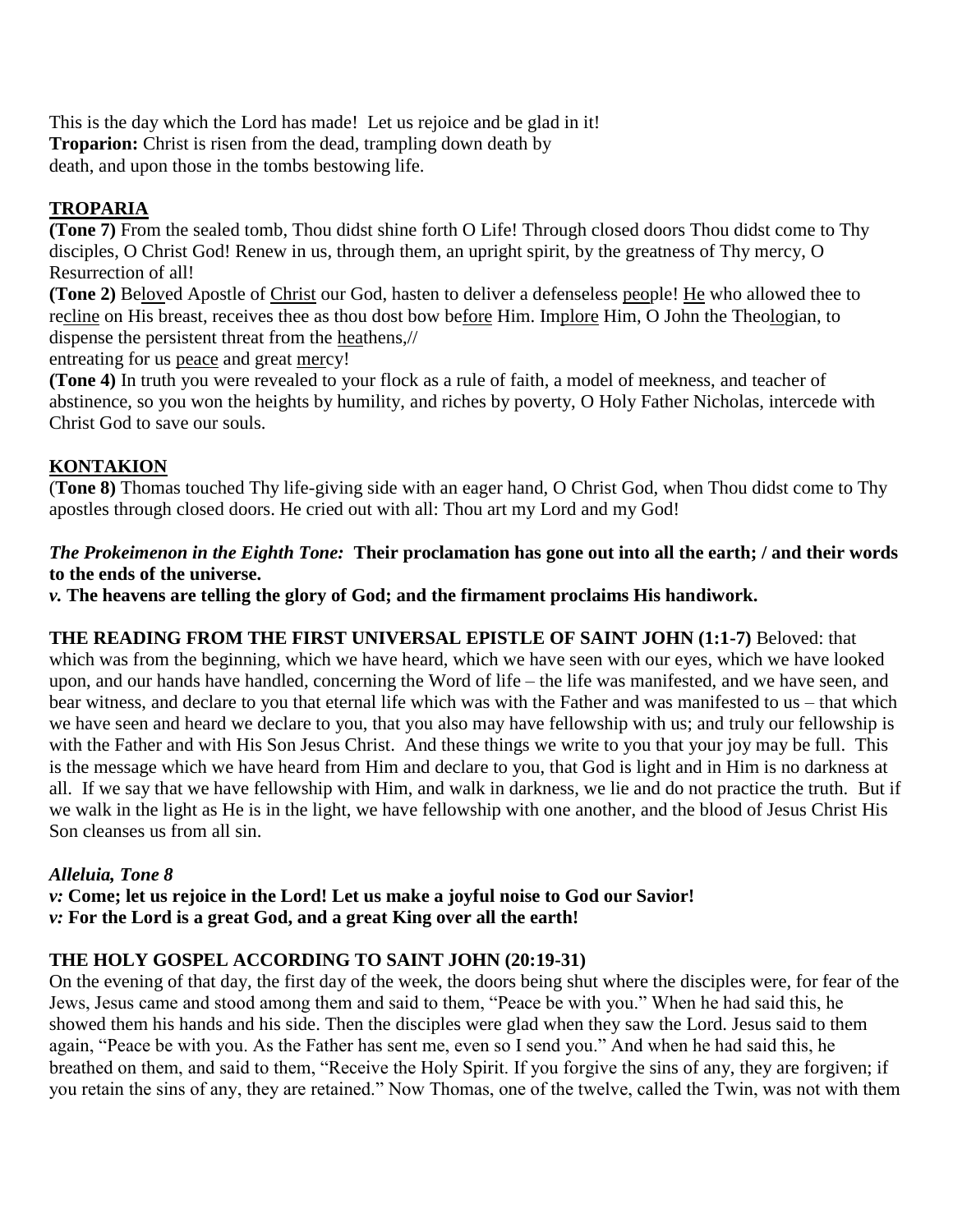when Jesus came. So the other disciples told him, "We have seen the Lord." But he said to them, "Unless I see in his hands the print of the nails, and place my finger in the mark of the nails, and place my hand in his side, I will not believe." Eight days later, his disciples were again in the house, and Thomas was with them. The doors were shut, but Jesus came and stood among them, and said, "Peace be with you." Then he said to Thomas, "Put your finger here, and see my hands; and put out your hand, and place it in my side; do not be faithless, but believing." Thomas answered him, "My Lord and my God!" Jesus said to him, "Have you believed because you have seen me? Blessed are those who have not seen and yet believe." Now Jesus did many other signs in the presence of the disciples, which are not written in this book; but these are written that you may believe that Jesus is the Christ, the Son of God, and that believing you may have life in his name.

### **THE HYMN TO THE THEOTOKOS**

O most radiant lamp, Theotokos, the honor immeasurable, which is more exalted than all creatures, with praises do we //magnify// thee.

### **COMMUNION HYMN**

Praise the Lord, O Jerusalem! Praise your God, O Zion! Alleluia, Alleluia, Alleluia!

### **IN PLACE OF "WE HAVE SEEN THE TRUE LIGHT…"**

Christ is risen from the dead, trampling down death by death, and upon those in the tombs bestowing life.

### **WHAT IS THE ARTOS?**

"Artos" is a Greek word which means bread made with yeast. The Artos is blessed on Pascha after the Ambon Prayer which is said at the end of the Liturgy. The prayer used in the blessing of the Artos is as follows: "We bless and sanctify this bread on this Paschal day, for the honor, praise and memory of the glorious Resurrection of our Lord Jesus Christ by whom we are released, freed ... We further ask Almighty God to bless this bread and that all who partake of it may share in His Heavenly gifts and be free of all pain and sickness, and be granted salvation of soul and health of body." During Bright Week, the blessed bread, covered with an icon of the Resurrection, remains in the church to be kissed until the Sunday after Pascha (Saint Thomas Sunday), when the Artos is distributed to the faithful. According to the old custom, the Artos was distributed on the Saturday of Bright Week after the Holy Liturgy with the prayer, "this bread may be for the health and sanctification of the soul of him who eats of it." In the former centuries the faithful would preserve little pieces of bread for those who were seriously ill or in danger of death and unable to receive Holy Communion. They would be given a piece of Artos as a substitute for Holy Communion. Presently, the Artos is generally broken and distributed on Thomas Sunday so that as many of the faithful as possible can partake of this blessing. The Artos reminds us of the occasion when our Lord at the Last Supper, on Holy Thursday, with His Disciples present, instituted the Holy Eucharist. It recalls to our minds that He is permanently among us. It also reminds us of His appearance to the Disciples after the Resurrection, when He blessed the food and did eat of it with them. Again we are reminded of His words to Cleophas and Lucas on their way to the village of Emmaus when He interpreted the Scriptures in regard to things referring to Himself, and they did recognize Him when He reclined at the table with them, and He took bread and blessed, and broke and began handing it to them. (Luke 24:27-35) According to the oldest tradition, the Apostles, after the Ascension of Our Lord, placed bread on the table (altar) each time during the services, for the Divine Master. This they did for their Master, confessing or believing in His invisible presence among them. At the end of the services they took the bread and lifted it up with the words: "Glory be to You, O Christ, Our God, Glory be to You. Glory be to the Father, and to the Son, and to the Holy Spirit." The Apostles, after receiving the Holy Spirit on Pentecost Day, went to preach the Gospel throughout the, world and, according to tradition, left a loaf of bread on the altar in remembrance of His Glorious Resurrection. As the unleavened bread had a great significance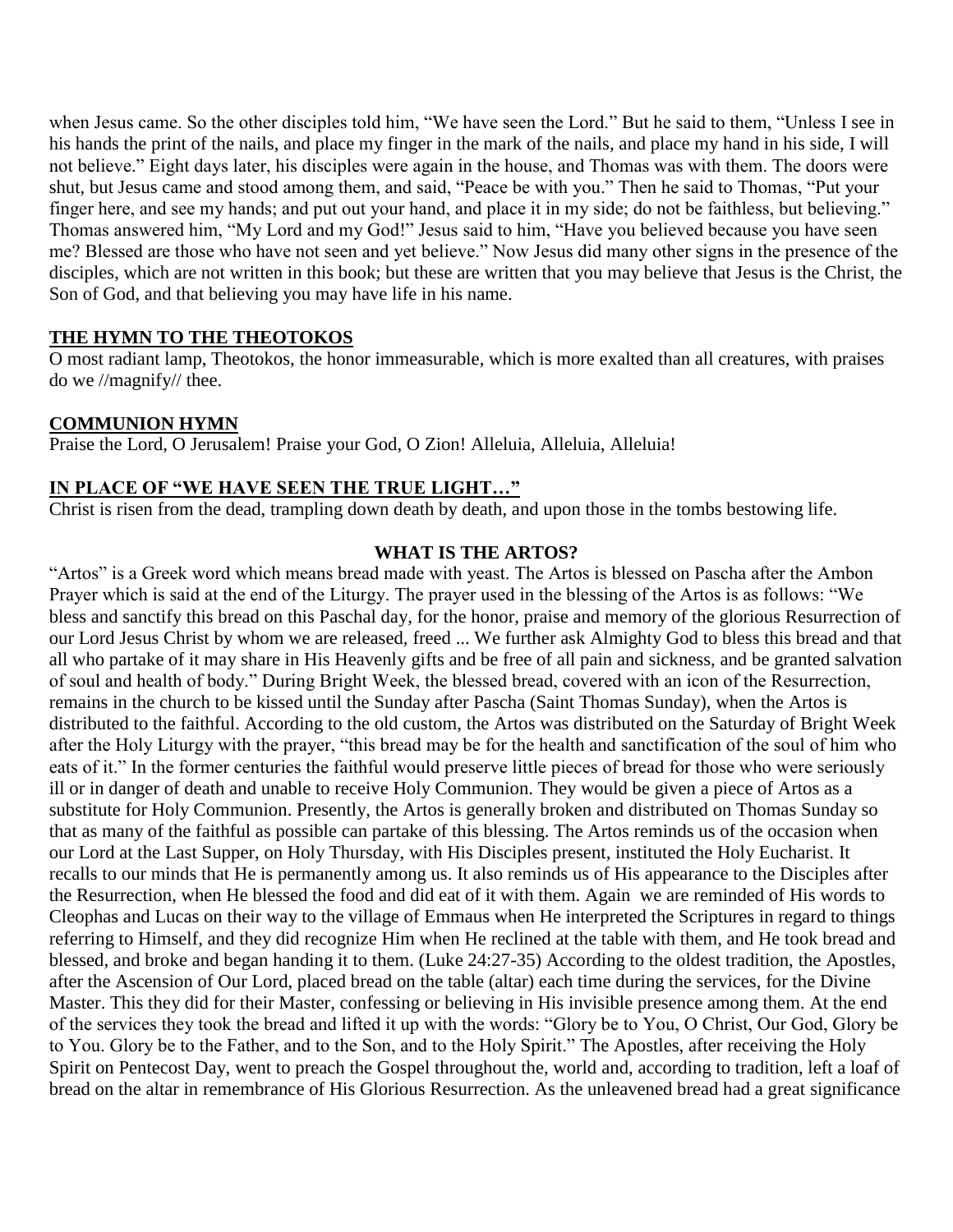to the Jews in the Old Testament, so the Artos has for us in the New Testament. As bishop, Saint Cyril, the great writer and preacher, writes: "As the Jews in Egypt were preparing unleavened bread for their big journey through the Red Sea, and after crossing the Sea they did eat the bread, so we, Christians, saved through the Resurrection of our Savior from sin, lift up the Artos, which is exposed on the table during Bright Week and eat it on Saturday, the last day of Bright Week. As the unleavened bread was eaten for the health of the people who ate it, so is this bread given for the health and sanctification of our soul and body."



*Christ is Risen! Indeed He is Risen*

Христосъ воскресе! Воистину воскресе! (Slavonic)

Христос васкрсе! Ваистину васкрсе! (Serbian)

Χριστὸς ἀνέστη! Ἀληθῶς ἀνέστη! (Greek)

(Arabic! (المسيح قام! حقا قام

¡Cristo ha resucitado! ¡En verdad ha resucitado! (Spanish)

May 8, 2016

### **CANDLE INTENTIONS FOR THE HEALTH AND BLESSINGS OF**

| Fr. Joe, Fr. Moses, Fr. Lavrenty, Deacon Anthony, Deacon Julio, Aaron, Gloria, |  |
|--------------------------------------------------------------------------------|--|
| Laurie, Walt & Zina, Dorothy, Jeanette, Reggie, Ruth, Stojan & Mira, Bosa,     |  |
|                                                                                |  |
|                                                                                |  |
|                                                                                |  |
|                                                                                |  |
|                                                                                |  |
|                                                                                |  |
| <b>ETERNAL LIGHT</b>                                                           |  |
|                                                                                |  |

### **CANDLE INTENTIONS FOR ALL THOSE IN BLESSED REPOSE**

| Angelo & Helen Popoff |
|-----------------------|
|                       |
| Tom, Linda.           |
| Peter & Marilyn       |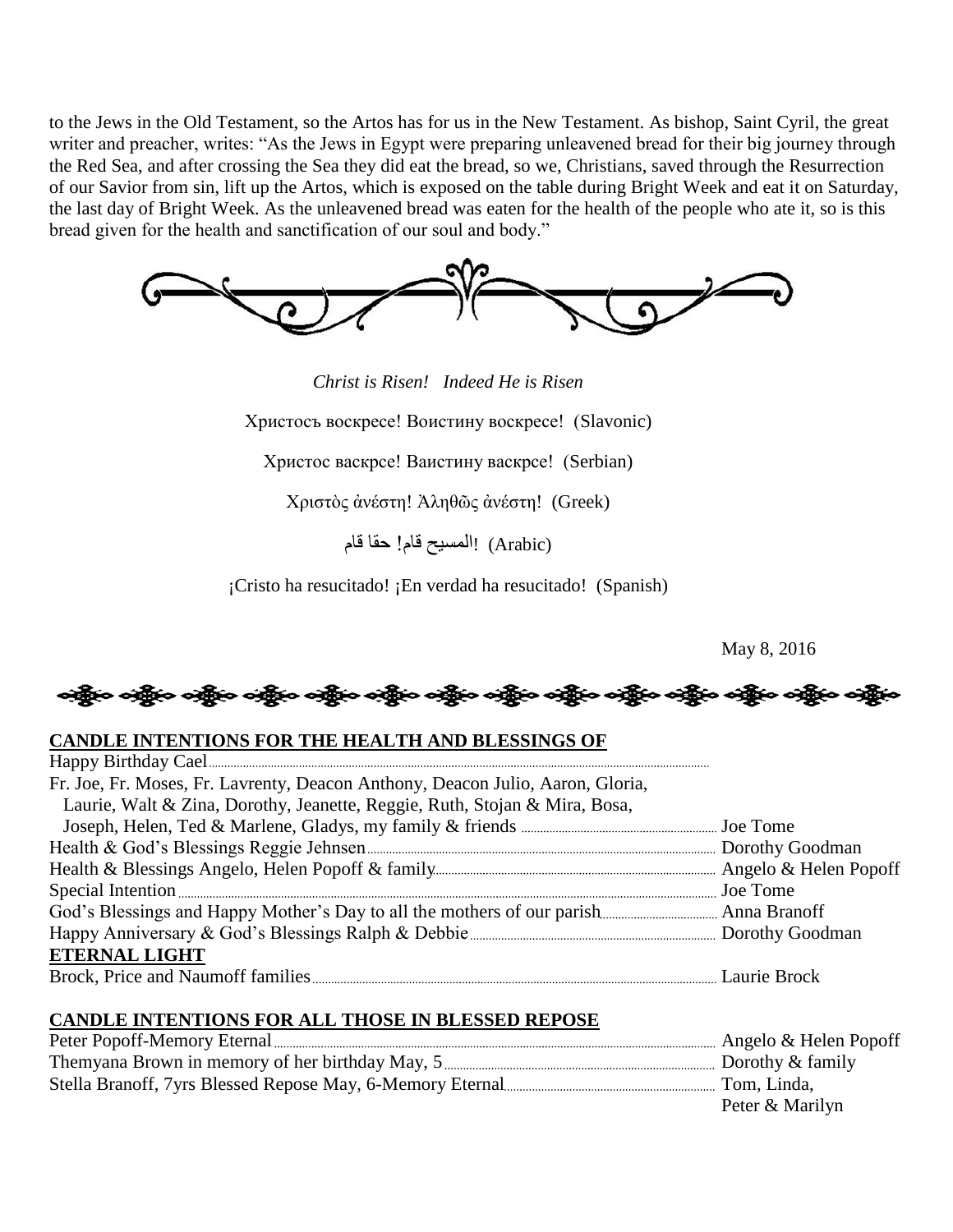George Brown in memory of his Names Day May, 6 Dorothy & family Happy Mother's Day to my mother Theodora Branoff-Memory Eternal Anna Branoff **ETERNAL LIGHT** George Naumoff, Mary (Evdokia) Naumoff, Harold Brock, Nicholas Brock Laurie Brock

န္းမွိုက သန္တိုက သန္တိုက သန္တိုက သန္တိုက သန္တိုက သန္တိုက သန္တိုက သန္တိုက သန္တိုက သန္တိုက သန္တိုက သန္တိုက

Happy Mother's Day to all of the mothers, Godmothers, grandmothers and aunts of our parish.

Welcome all of our friends and visitors to St. Nicholas! Please join us for fellowship, coffee and donuts in our parish hall. Please, pick up your packets. They are on the table in front of Debbie's office.

Coffee and donuts are being donated today by Stojan and Mira Prusac in memory of +Ljubomir Prusac.

**100TH ANNIVERSARY COMMITTEE** will meet on Tuesday, May 10 at 5:45 pm in the parish hall.

**PARISH COUNCIL** will meet on Tuesday, May 10 at 6:45pm. Please call the parish office if you are unable to attend this meeting.

### **CHARITY MINISTRIES**

**HOPE IN A BOX** is collecting Bar and Hand Soap for the month of May. Place the items in the Blue Box in the hall. Catholic Charities Community Closet will distribute the items.

**FOOD DRIVE** Place non-perishable food items in the other blue box in the hall.

#### **NORTH END SOUP KITCHEN We serve on Thursday, June 2 from 9 am to 1 pm.**

**FLOWERS FOR PASCHA** we still have four (4) Geraniums available for donation at \$30 each. If you would like to donate them, see Debbie.

**LAY DELEGATE** The Diocesan conference will be held on Saturday, June 25 here at St. Nicholas. If you would like to serve as a lay delegate or would like to nominate an individual(s), please contact the parish office.

**SALAD LUNCHEON** at Assumption Church in Grand Blanc on Thursday, May 12 from 11 am to 1:30 pm. Cost is \$9 per person. Please see the fliers for the luncheon on the tables in our fellowship hall.

**GRADUATIONS** It's that time of year again. If you have anyone in your family that will be graduating from High School or College please let us know so that we may put their name in our June bulletin. We will need the following information no later than May, 13. 1) Name of Graduate 2) School they are graduating from 3) If they are graduating with honors 4) Name of the parents and grandparents and 5) Where they will be attending in the fall if they are a high school graduate.